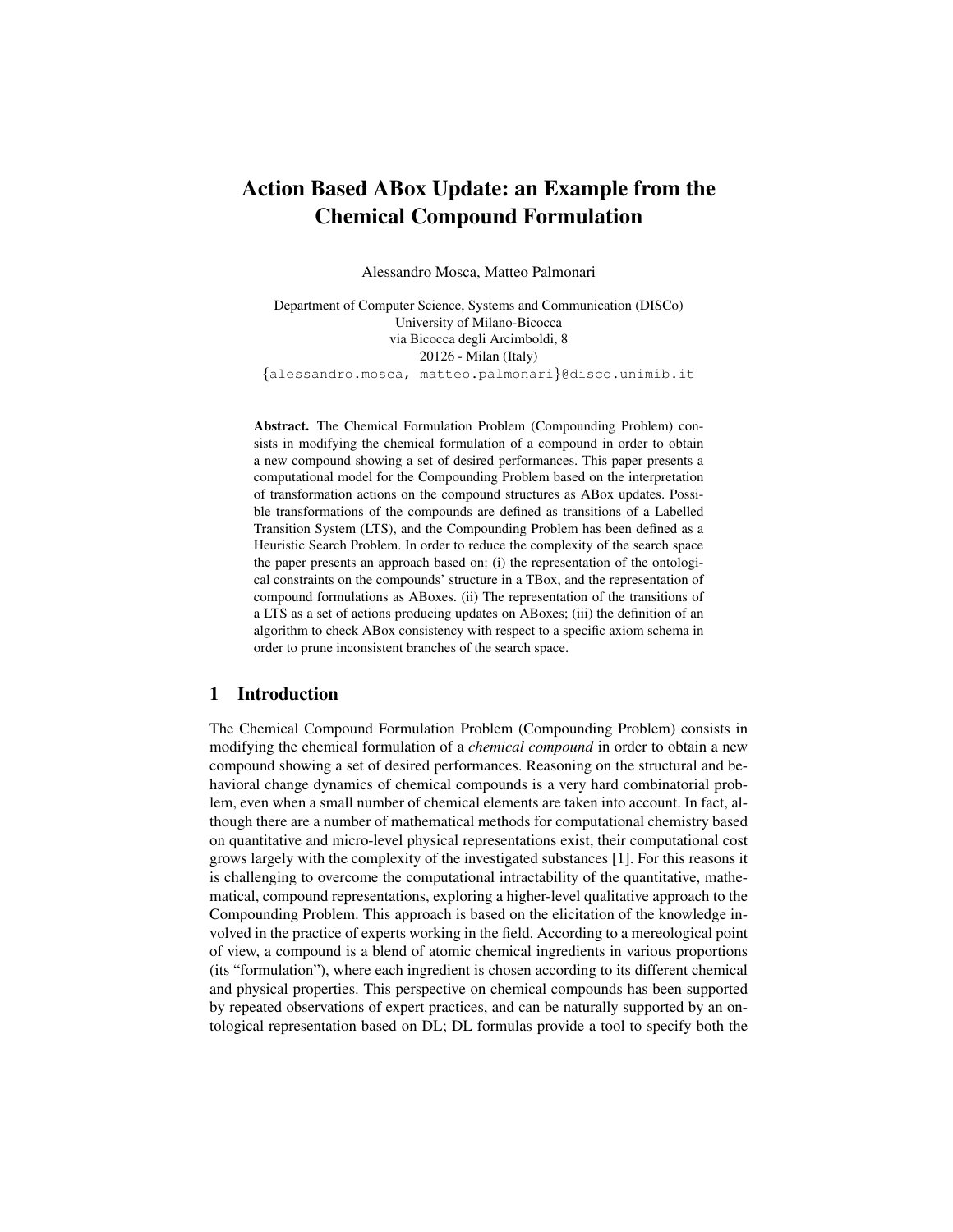ontological boundaries of the domain (TBox) and the representations of specific compounds (ABox). Within this perspective, the structural representation of compounds and their components need to be connected with their representation in terms of performances and behavior, on the basis of which a compound is chosen.

The computational model is defined as a product of *n* possible labelled transition systems (LTSs), each representing the domain entities at a given level of representation, and a set of morphisms between the LTSs. The *states* of each LTS are ABoxes representing compound formulations, while *transitions* are compound transformation actions. Morphisms establish relations between the different levels of representation in order to associate, e.g. a set of performance parameters to a structural representation of the chemical compound. Three representational dimensions are particularly relevant for a number of different industrial compounds (e.g. drugs, rubber compounds, and so on): (i) the *structural dimension* - a list of ingredients together with their quantity; (ii) the *behavioral dimension* - a description of the outcomes of artificial lab tests, and (iii) the *teleological dimension* - a description of the outcomes of tests conducted in the final application environment.

An instance of a Compounding Problem consists in acting on a specific LTS in order to obtain a compound fulfilling the requirements specified at other levels of the representation. Given the morphisms between the three levels introduced above, our goal is to produce changes on the structural level in order to meet the requirements specified at the behavioral level and at the teleological level. This problem can be easily interpreted as a Planning Problem within the Heuristic Search paradigm [2]: the structural representation of the given compound is the initial state, transitions represent possible actions and the goal test is defined on the behavioral and teleological representation associated to compounds; however, the great number of actions that is possible to take on every compound drastically boosts the branching factor compromising the feasibility of the algorithmic approach.

The computational effort that is needed to explore this structure can be significantly reduced by pruning the branches producing non admissible states, according to ontological criteria. A compound formulation can be considered *ontologically consistent* if it does not violate domain specific constraints imposed on its mereological composition. Our approach consists therefore in: (i) representing the ontological constraints on the compounds' structure in a TBox and the compounds structure in a ABox; (ii) representing the structural-level LTS as a set of actions producing updates on ABoxes; (iii) formally define the notion of admissible action according to notion of ABox satisfiability; (v) define an algorithm to check ABox satisfiability with respect to a specific axiom schema in order to prune inconsistent branches of the search space.

The present computational model, developed in the context of a project made in collaboration with the Business Unit Truck of Pirelli Tires [3], led to the design of a system for the automatically resolution of chemical formulation problems in the industrial domain of rubber compounds for tires [4]. In this paper we focus on the DL-related aspects of our approach, and in particular on the interpretation of compound transformations as ABox updates, and on the algorithm for checking consistency of the updates; while for further details about the implementation of the search algorithm we refer to [4]. The next section presents the axioms defining the ontological integrity conditions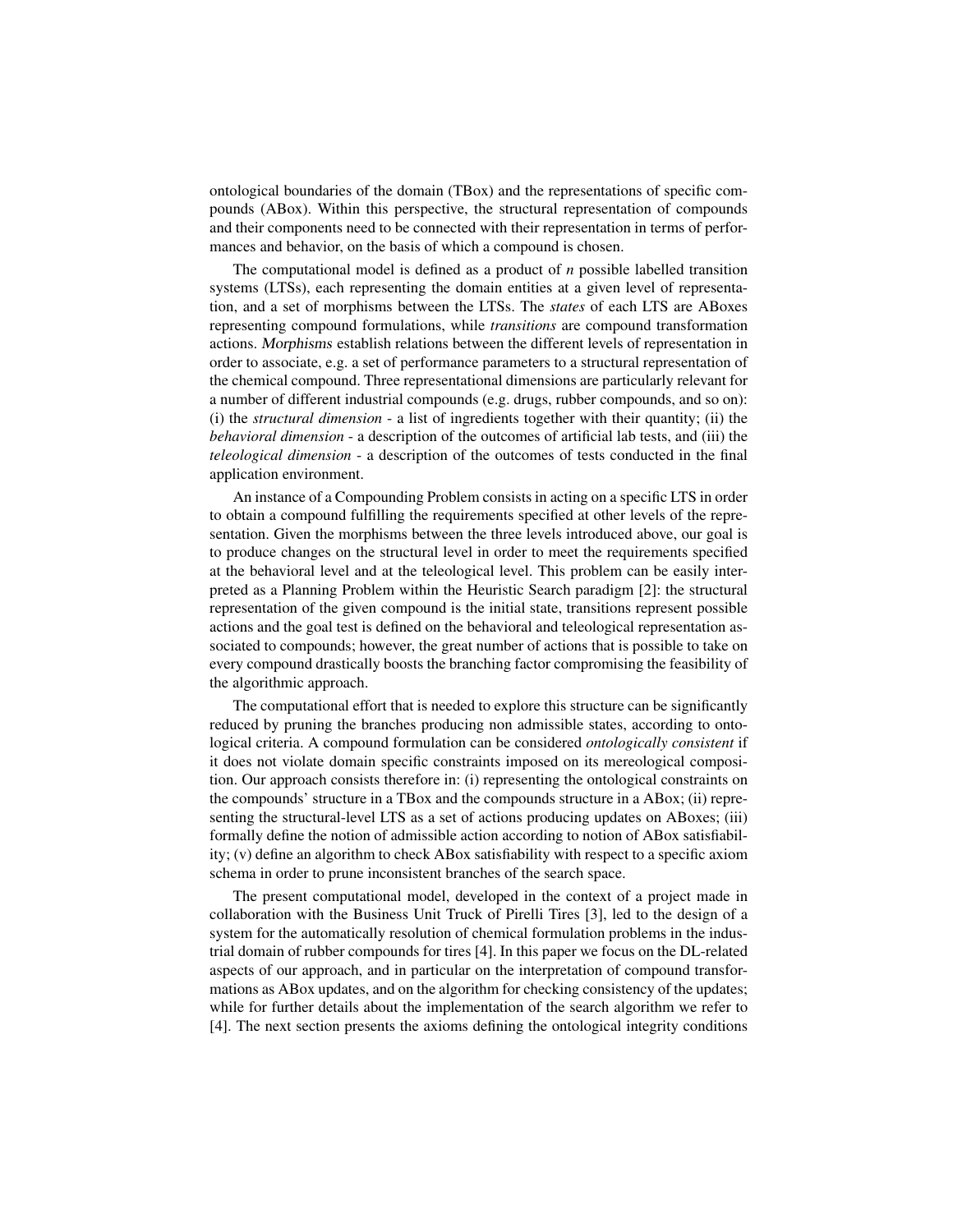for a chemical rubber compound formulation at the structural level. Section 3 further describes the heuristic search space based on DL descriptions. Section 2 describes the interpretation of the LTS transitions as ABox updates, and introduces the algorithm for the ABox updates consistency checking. Concluding remarks end the paper.

#### 2 TBox and ABox in the compounding knowledge scenario

For a comprehensive description of the TBox we refer to [5, 6]. In the following, we present some core aspects of our ontological representation in the domain of tread rubber compounding. The following formulas are expressed in the SIQ DL under Unique Name Assumption. Let  $\prec$  be a primitive role standing for "is a functional part of";  $\prec$ is a "composed" part-of relation in the sense of [7] (i.e. a part-of relation that is both *integral* and *functional*). In particular, ≺ is *not reflexive*, *not symmetric*, and *not transitive*. It is useful to introduce the inverse role "has functional part" (>) as >  $\div \div$ . The axioms in the structural-level TBox guarantee that if a model exists, then the model describes the structure of a compound devoted to the production of tire in the industrial field of interest.

 $TreadCompound \equiv Compound \sqcap (= 1 \succ .PolymericMatrix)$  $\sqcap (= 1 \succ$  .Vulcanization)  $\Pi (= 1 \succ$  ProcessAid)  $\Pi (= 1 \succ$  Antidegradant)  $\sqcap (= 1 \succ$  ReinforcingFiller)  $\Pi ((\geq 0 \succ .\text{Softener}) \sqcap (\leq 1 \succ .\text{Softener}))$ 

It is standard that a rubber compound devoted to tread tire production is made of at least five essential systems [8]: (1) the PolymericMatrix; (2) the Vulcanization system; (3) the ProcessAid; (4) the Antidegradant; (5) the ReinforcingFiller<sup>1</sup>.  $PolymericMatrix \equiv System \sqcap (= 100 \succ (Natural Rubber \sqcup Butadiene Rubber))$ 

Vulcanization  $\equiv$  System  $\Pi$  (( $\geq$  1  $\succ$  .Sulphur)  $\Pi$  ( $\leq$  n  $\succ$  .Sulphur))

 $\sqcap ((\geq 1 \succ .(\text{GroundElement } \sqcap \text{hasFamilyName}.\text{Accept} \sqcap)))$  $\sqcap$  ( $\leq m$   $\succ$  .(GroundElement  $\sqcap$  *hasFamilyName*.Accellerant)))  $\sqcap ((> 2 \succ . \text{ZincOxide}) \sqcap (< p \succ . \text{ZincOxide}))$  $\sqcap ((\geq 2 \succ \text{.StearicAcid}) \sqcap (\leq p \succ \text{.StearicAcid}))$ 

The PolymericMatrix is a system having 100 parts as a blend of natural and synthetic rubber or, alternatively, 100 parts of natural or synthetic rubber alone. Parts of the Vulcanization system are the Sulphur, the Oxide Zinc and the Stearic Acid in a predefined *quantity*. A vulcanization system contains a given quantity of a element in the family of the Accellerant.

ButadieneRubber  $\equiv$ GroundElement  $\sqcap$  (= 1  $\prec$  .PolymericMatrix) u *hasStructure*.(Cis t Trans) u *hasFamilyName*.Polymer u *hasMolecularWeight*.NumericalValue

<sup>&</sup>lt;sup>1</sup> Since the syntax of  $STQ$  does not admit individuals in the TBox; the  $m, n, p$  symbols of the following formulas are interpreted as placeholders for appropriate integers according to specific compounding domains.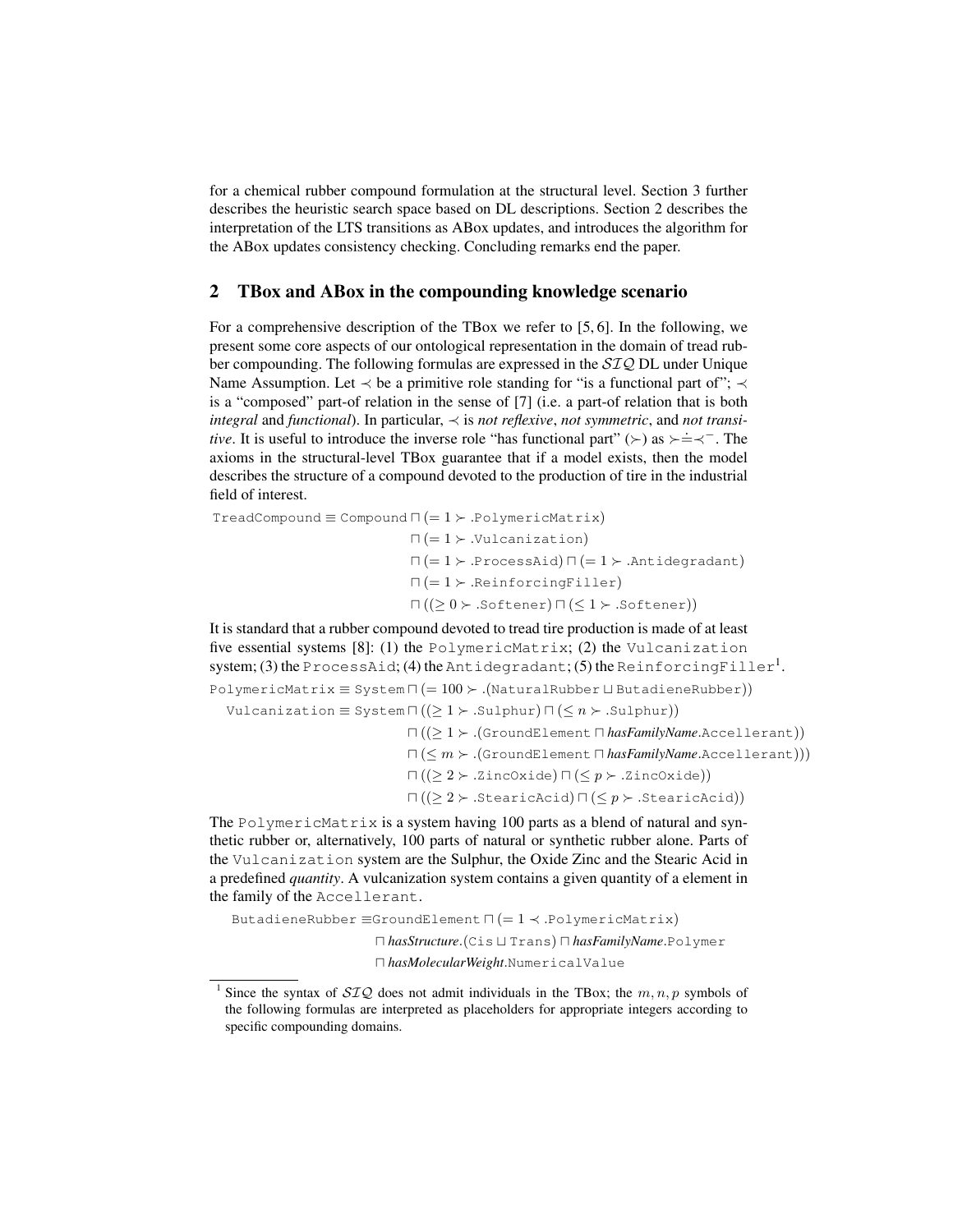ButadieneRubber is a ground element and an exclusive part of the polymeric matrix system. Butadiene rubber, that is member of the family of Polymers, is characterized by having a specific configuration (*Cis* or a *Trans*), and a *molecular weight*.

Descriptions of specific compounds are represented by means of ABox assertions. Concept atoms in the ABoxes are all *defined names* of the TBox. Structural-level representation of compounds is completely represented by the mereological role assertions in the ABox, i.e. the assertions in the ABox concerning the  $\succ$  and  $\prec$  roles between the domain individuals. Moreover, the ABox specifies the quantity of all the ingredients available for a given compounding process<sup>2</sup>.

#### 3 The heuristic search space

Within a Heuristic Search paradigm, the compound formulations (ABoxes) represent the *states*, while the *transitions* are interpreted as admissible transformation actions of these formulations. The state space is defined as a product of LTSs.

Definition 1 (Labelled Transition System). *A labelled transition system* Γ *is a structure*  $\langle S, i, \Lambda, \to \rangle$ *, where (i)* S *is a set of states, with initial state i, (ii)*  $\Lambda$  *is a set of labels, and (iii)*  $\rightarrow \subseteq S \times \Lambda \times S$  *is a ternary relation of labeled transitions. If*  $p, q \in S$  *and*  $\alpha \in \Lambda$ , then  $(p, \alpha, q) \in \rightarrow$ .

If the states of the LTSs are represented by sets of ABox assertions, the transitions between these states (*quantity increase* and *reduction*, and *substitution* actions) that define compound transformation actions can be viewed as ABox update operations. Let  $\theta$  be a transformation action whose effect is to *increase* the quantity of a given ingredient<sup>3</sup>.

**Definition 2** (Increase Transformation Action). *Given a LTS*  $S = \langle S, i, A, \rightarrow \rangle$ *, and a* state *s* ∈ *S*, let  $A_s$  *be the ABox associated to s. Let*  $A_s$  *contain a set of assertions of the form*  $\succ$  ( $sys^i$ ,  $ing^j$ ), where  $sys^i$  and  $ing^j$  are individuals respectively of the *classes i* and *j*, with  $i \subseteq S$ ystem and  $j \subseteq G$ roundElement, and *j* is a base symbol *in the definition of the concept i. A transition*  $\theta_{i,j} \in \{\rightarrow\}$  *is an* increase transformation action *for a given ingredient iff its application*  $\theta_{i,j} A_s$  *returns an updated ABox*  $A_{s'} =$  $\mathcal{A}_s\cup \succ (sys^i,$  ing $\prime^j)$ , where  $ing^j\neq ing^{\prime j}.$ 

Once the levels of representation have been chosen and the respective LTSs have been defined, the problem solving knowledge can be formally represented by means of two *morphisms*, mapping states to states and transitions to transitions of the different systems. Morphisms codify expert causal knowledge linking structural transformations on the compound to behavioral and teleological ones; they forecast the behavioral and teleological effects of a structural transformation (e.g. a quantity increase of Silica worsens the abrasive and resistance behaviors).

<sup>&</sup>lt;sup>2</sup> Ingredients can be intuitively considered as chemical "bricks" with a proper name, where a brick is a fixed quantity of a given chemical substance.

<sup>&</sup>lt;sup>3</sup> The transformation actions of quantity reduction and substitution of chemicals have been defined as ABox updates in a similar way.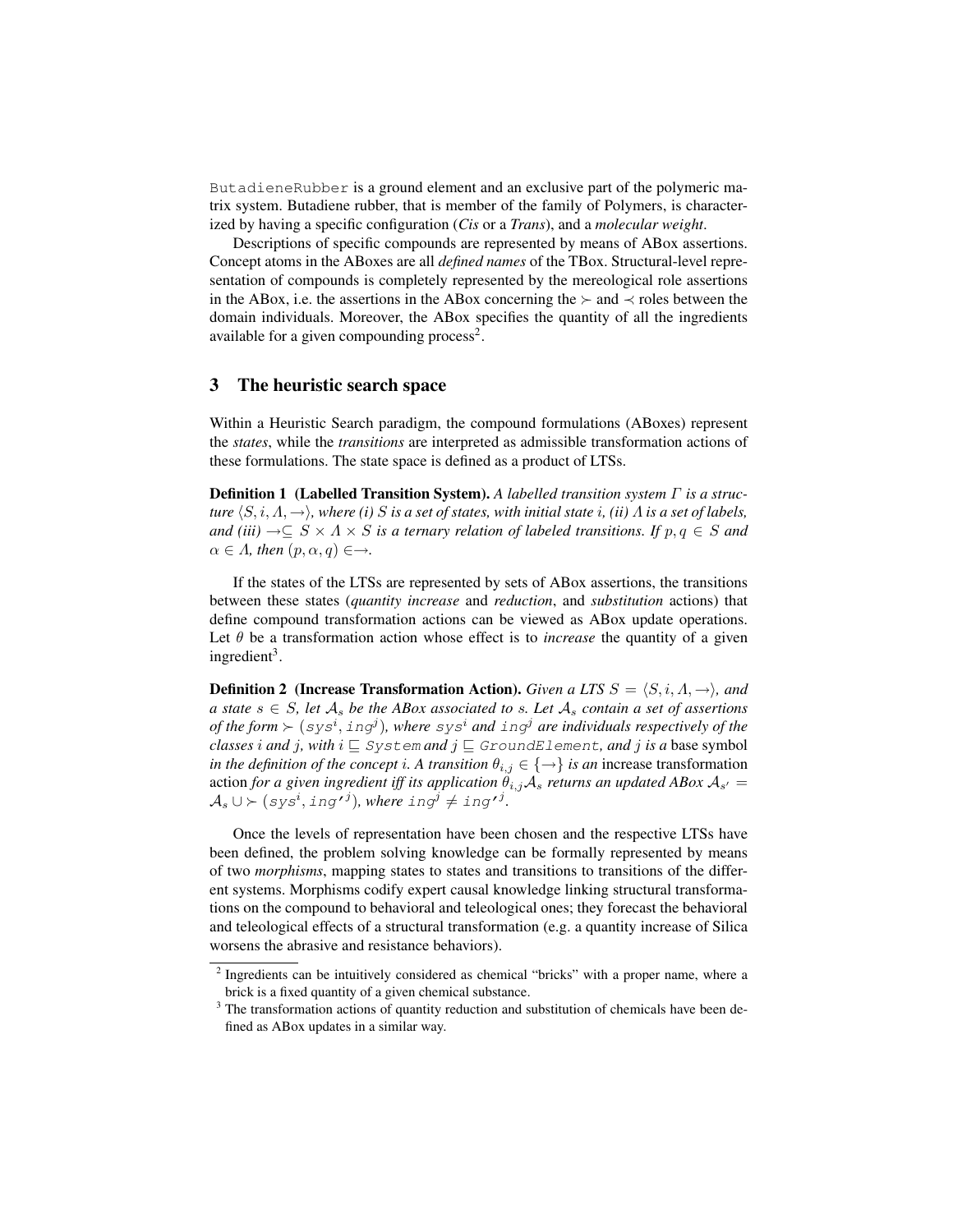A morphism  $\Gamma \to \Gamma'$  between transition systems can be introduced as a pair  $(\sigma, \lambda)$ , where  $\sigma$  is a function on states, preserving initial states, and  $\lambda$  is a partial function  $\lambda$ on the transition labels. The morphism maps a transition of  $\Gamma$  to a transition of  $\Gamma'$ : if  $(p, \alpha, q)$  is a transition in  $\Gamma$  then  $(\sigma(p), \lambda(\alpha), \sigma(q))$  is a transition in  $\Gamma'$  provided that  $\lambda(\alpha)$  is defined. Provided the suitable constraints on the transitions by means the introduced morphisms, the definition of the product of *n* labelled transition systems is as usual [9]. Suppose that the states  $s = \langle c, l, h \rangle$  and  $s' = \langle c', l', h' \rangle$  are elements of a product of three LTSs (where, c stands for *c*ompound structure, l for *l*ow-level behaviors and h for high-level performances). Let  $\tau = (\sigma, \lambda), \tau' = (\sigma', \lambda')$  are compounding morphisms such that  $\sigma(c) = l$  and  $\sigma'(l) = h$ ; these morphisms represent that a compound structure  $c$  is associated to specific compound behaviors  $l$  and performances  $h$ . Morphisms are necessarily given as inputs of the compounding problem. Then, the application of the transition  $\lambda_i$  to s (creating a new state s') is generated by the application of a structural transformation action  $\lambda_C : C \to C$  (mapping compound structures to compound structures) such that  $\lambda_C(c) = c'$ . But the application of  $\lambda_C$  leads to a partial state  $\langle c', l, h \rangle$  that is not well defined. In order to obtain a well defined state s', representing a feasible solution of the compounding problem, morphisms are exploited applying the transformations associated to  $\lambda_C$  to obtain the other involved dimensions  $(l'$  and  $h'$ ). Formally, the notion of "well defined transition" is introduced as follows:

**Definition 3 (Well Defined Transition).** Given the compounding morphisms  $\tau$ ,  $\tau'$ , two *states*  $s = \langle c, l, h \rangle$  *and*  $s' = \langle c', l', h' \rangle$  *in the product, and a structural transformation* action  $\lambda_C$ . The triple  $(s, \lambda_i, s')$  is a well defined transition, written  $(s, \lambda_i, s') \in \rightarrow$ , iff  $\lambda_C(c) = c'$ ,  $\tau(c') = l'$  and  $\tau'(l') = h'$ . The state components l' and h' are obtained *by mapping the transition*  $\lambda_C$  *to appropriate transitions*  $\lambda_L$  *and*  $\lambda_H$ *. In particular, if*  $\tau(c) = l$ , and  $\lambda_C(c) = c'$ , then there exists a state l' such that  $\lambda_L(l) = l'$ , for some  $\lambda_L = \tau(\lambda_C)$ , with  $\tau(c') = l'$ .

### 4 The compounding actions as ABox updates

Let us start with an example of update concerning the reinforcing filler system. Let  $T$  be a TBox containing only the following terminological axiom (stating that a reinforcing filler system must contain *at least* one and *at most* two parts of carbon black):

```
ReinforcingFiller \subseteq System \Pi ((\geq 1 \succ .CarbonBlack)
                            \sqcap (\leq 2 \succ .CarbonBlack))
```
Let s be a state of the LTS associated to T. The following set of assertions  $A$  is a fragment (that takes into account the composition of the reinforcing filler system) of the complete description of a compound formulation: {ReinforcingFiller(rf0a01), CarbonBlack(cb0a01), CarbonBlack(cb0a02), CarbonBlack(cb0a03),  $\succ$  (rf0a01, cb0a01),  $\succ$  (rf0a01, cb0a02)}.

Let  $\theta$  be a transformation action whose effect is to *increase* the quantity of the carbon black contained in the reinforcing filler system. Considered as an ABox update, the application of  $\theta$  to  $\mathcal{A}$ , written  $\theta \mathcal{A}$ , returns the ABox  $\mathcal{A}'$  where

 $A' = A \cup \{\succ (r \cdot f0a01, cb0a03)\}\.$  Let M be an interpretation that satisfies A w.r.t.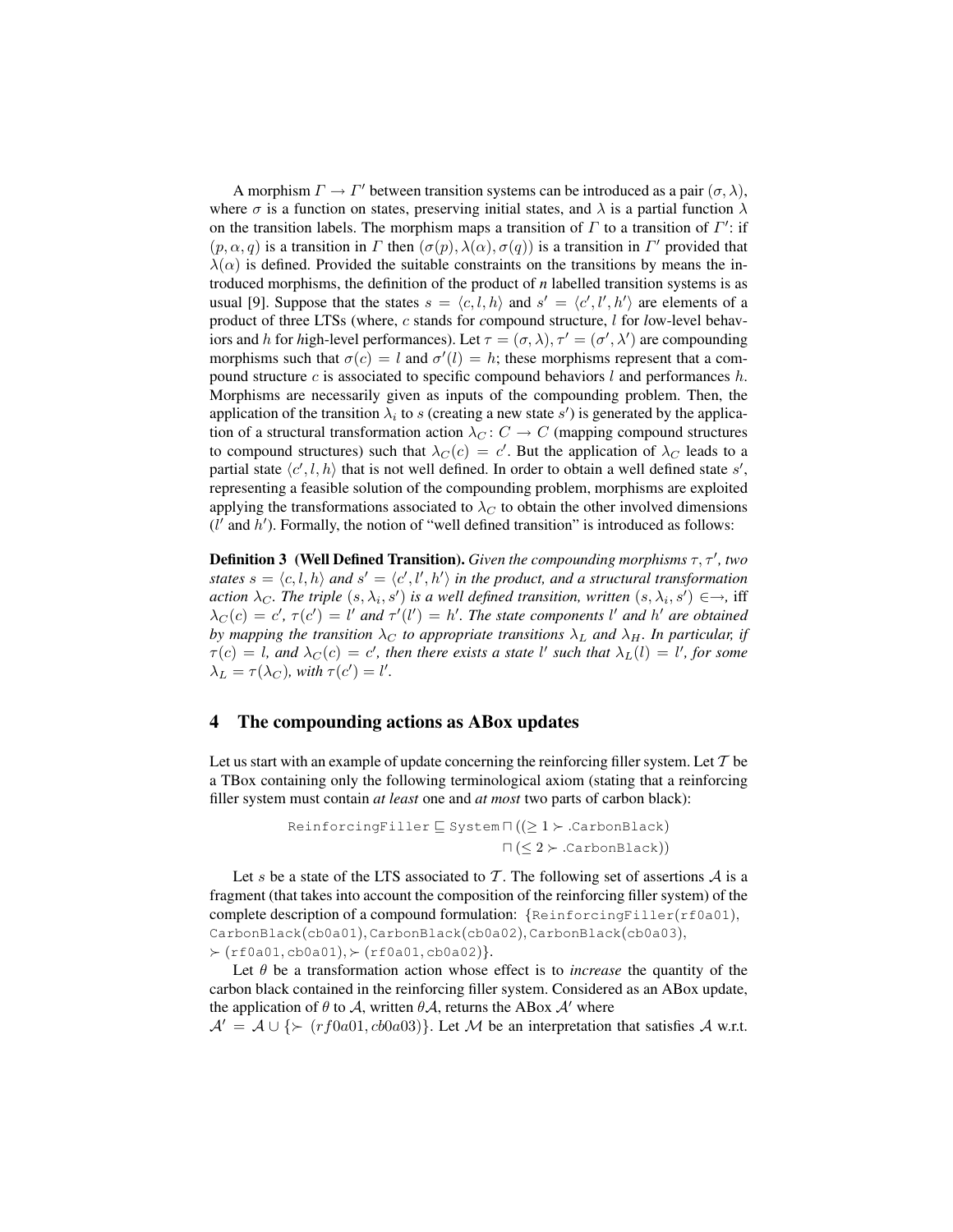$T$  ( $M$  is said to be a model of  $A$  w.r.t.  $T$ ). In order to compute the consistency of the updated ABox  $A'$ , the existence of a model  $M'$  of  $A'$  w.r.t. to  $T$  has to be checked. Given the semantics of the cardinality constraint in  $\mathcal T$ , the example shows that a similar model does not exists: the insertion of  $\leftarrow (rf0a01, cb0a03)$  produces the violation of the *at most* cardinality constraint in T .

The above example can be generalized in order to define an algorithmic procedure that check consistency of an ABox update w.r.t. to an invariant TBox for compounding. The algorithm is aimed at checking consistency of updates that consist in insertion and deletion of mereological individual assertions (i.e. the assertions involving  $\prec$  and  $\succ$ roles). This assumption covers all the relevant cases of ABox updates of our model for chemical compound formulation. In order to achieve the generalization, we define the notions of *compounding TBox* and of *compounding ABox*.

A TBox T is said to be a *compounding TBox* iff it contains a set of axioms with the following syntactic form:

$$
C_{COMP} \equiv \text{Compound } \sqcap (=1 \succ C_{SYS_1})
$$
  
\n...  
\n
$$
\sqcap (=1 \succ C_{SYS_n})
$$
  
\n
$$
\sqcap ((\ge 0 \succ C_{SYS_{n+1}}) \sqcap (\le 1 \succ C_{SYS_{n+1}}))
$$
  
\n...  
\n
$$
\sqcap ((\ge 0 \succ C_{SYS_{n+m}}) \sqcap (\le 1 \succ C_{SYS_{n+m}}))
$$
  
\n
$$
C_{SYS} \equiv \text{System } \sqcap ((\ge min_1 \succ C_{ING_1}) \sqcap (\le max_1 \succ C_{ING_1}))
$$
  
\n...  
\n
$$
((\ge min_n \succ C_{ING_n}) \sqcap (\le max_n \succ C_{ING_n}))
$$
  
\n
$$
\sqcap (f_1.C_1) \sqcap \cdots \sqcap (f_s.C_s)
$$

In the above formula schema,  $C_{COMP},C_{SYS},C_{ING_1},\ldots,C_{ING_n}$  are concept names for compounds, systems and ingredients respectively, and  $min_j, max_j$  are variable for integers with  $min_j \leq max_j$  for  $1 \leq j \leq n$ . The scheme can be instantiated in a number of different cardinality constraint axioms, fixing the quantity  $min_j$ , and  $max_j$  of a specific set of ingredient  $C_{ING_1}, \ldots, C_{ING_n}$  a given functional system  $C_{SYS_i}$  must contain.

For all the systems  $C_{SYS_i}$  that are relevant for a given compounding problem, and all the available chemicals  $C_{ING_i}$ , let A be an ABox containing assertions of the following forms:

$$
C_{COMP}(\text{compound}), C_{SYS_i}(\text{sys}), C_{ING_1}(\text{ing}_{1_1}), \dots, C_{ING_1}(\text{ing}_{1_j})
$$

$$
\dots
$$

$$
C_{ING_n}(\text{ing}_{n_1}), \dots, C_{ING_n}(\text{ing}_{n_j})
$$

where sys and ing are variable names for individuals. The assertions in A define *what are* the available systems and chemicals that could be parts of the compound. Given a specific compounding domain, we assume that all the ABoxes involved in the process contain an identical set of such assertions. During the compounding process, the system can take a quantity increase for an ingredient in the compound, or a substitution of an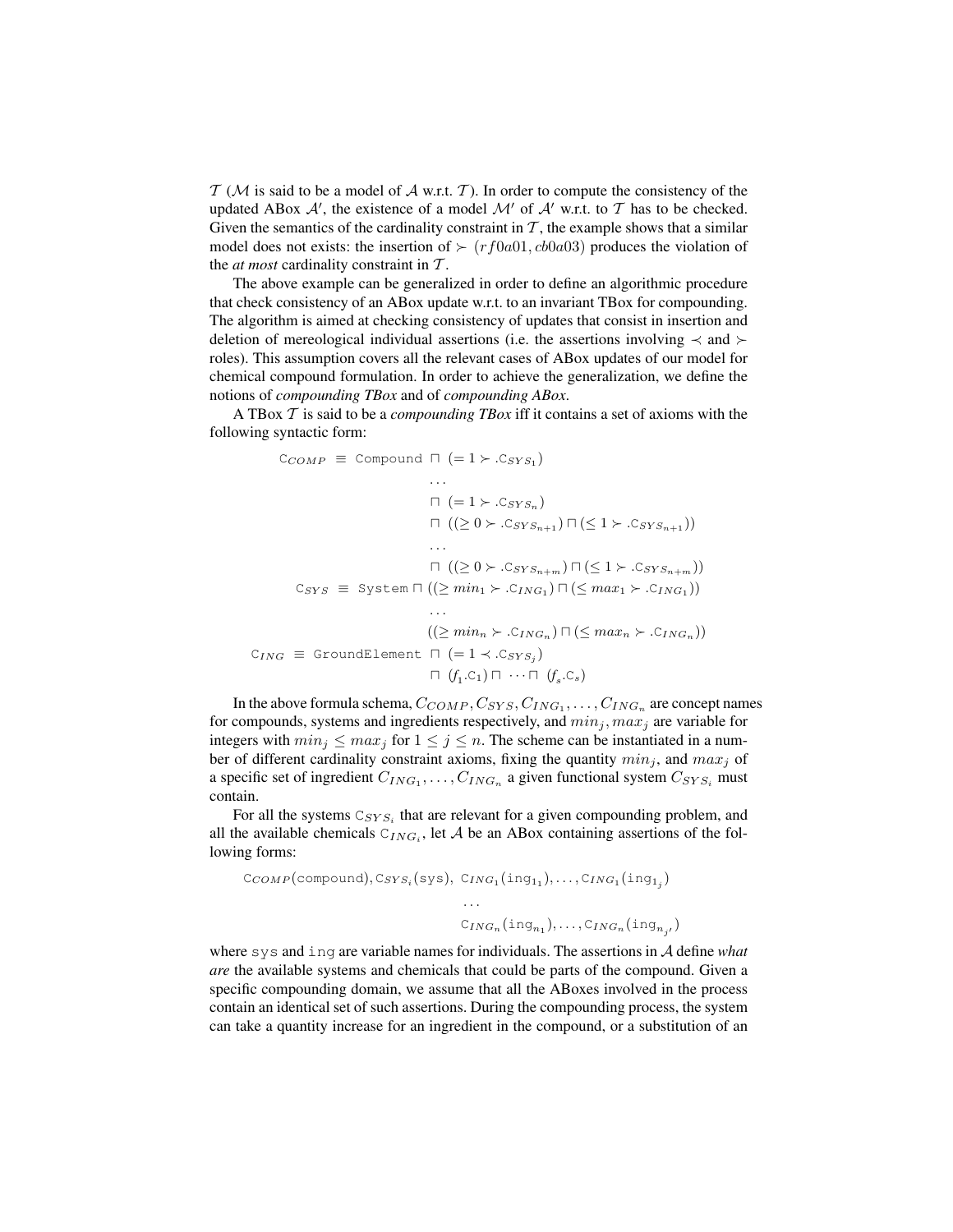ingredient with a different one of the same family, but it cannot generate new chemicals from scratch. Therefore, the ABoxes differ only with respect to the compound formulations they describe. An ABox A is said to be a *compounding ABox* iff it contains a suitable set of axioms with the above syntactic form, plus a set of axioms like:  $\succ$  (compound, sys), and  $\succ$  (sys, ing) for all systems and ingredients that participate to a given compound.

Given a compounding TBox  $\mathcal T$  and a compounding ABox  $\mathcal A$ , and an interpretation  $\mathcal{I} = \langle \Delta, \cdot^{\mathcal{I}} \rangle$  that is a model of A w.r.t. T, the algorithm computes if the application of an increase transformation action  $\theta$  generates an updated ABox  $\mathcal{A}'$  that is consistent w.r.t.  $\mathcal{T}^4$ .

**INPUT**: (i) a TBox T, an ABox A, an interpretation T such that  $\mathcal{I} \models \mathcal{A}$  and  $\mathcal{I} \models \mathcal{T}$ ; (ii) an Increase Transformation Action  $\theta$ .

**OUTPUT:** a satisfiable knowledge base  $K = \langle T, \mathcal{A}' \rangle$ , where  $A' = \theta A$ , or **ERROR**.

- 1. If θ is an *Increase Transformation Action* and  $\theta A = A', A' = A \cup \{ \succ (sys, ing_{j_n}) \},$  for some system sys and ingredient
- ing<sub>jn</sub> of the family j, with  $\{C_{SYS}(sys), ING_j(ing_j)\} \subset A$  then 2. for each  $m, \alpha := \succ (sys, \text{ing}_{j_m}),$  with  $\alpha \subset A, n \neq m$  and  $\beta := \texttt{C}_{SYS}\sqsubseteq \texttt{System} \sqcap ((\geq min_j \succ \texttt{.C}_{ING_j}) \sqcap (\leq max_j \succ \texttt{.C}_{ING_j})),$  with  $\beta \subset \mathcal{T}$
- 3. if  $countOccurrence(\alpha, A) = a$  and  $a \ge min_i$  and  $a \le max_i$  then  $\mathcal{K} = \langle \mathcal{T}, \mathcal{A}' \rangle$  is satisfiable else ERROR.

## 5 Concluding remarks and future work

The number of results about reasoning techniques and algorithms for ontology updating is still poor, and the update of ontological KBs remains a promising and challenging field of research [10–12]. Our work exploited the notion of model of an ABox, once the intensional level of the knowledge base has been specified. This means that, given an ABox, the consistency check is always performed with respect to a TBox that we assumed to be invariant. Even if the result of [11] for  $ALC$ , is naturally inherited by  $STQ$ , we tried to define an algorithmic procedure to perform reasoning, e.g. the consistency check for updated ABoxes w.r.t. a TBox, outside the logic itself.

In the context of the P-Truck Project, a specific experimental campaign has been devised and encouraging results have been obtained from the application of several search algorithms (namely A\*, IDA\*, Iterative Expansion and Branch and Bound) to a state space defined and implemented according to the present knowledge model. The algorithm for the consistency check of the ABox updates, has produced a significantly reduction of the expansion rate of the space, and an automatic system has been developed and tested on a significant number of prototypical chemical compounding problems (e.g. the problem of increasing the Tread Tear Resistance, the problem of increasing the Rolling Resistance, together with a reduction of the Wet Handling, and the maintenance of all the remaining performances) [13]. Future developments of our work are aimed at a complete generalization of the introduced computational model, in order to define an ABox updating algorithm for arbitrary DL-based mereological KBs.

<sup>4</sup> We proceeded in a similarly way for reduction and substitution transformation actions.